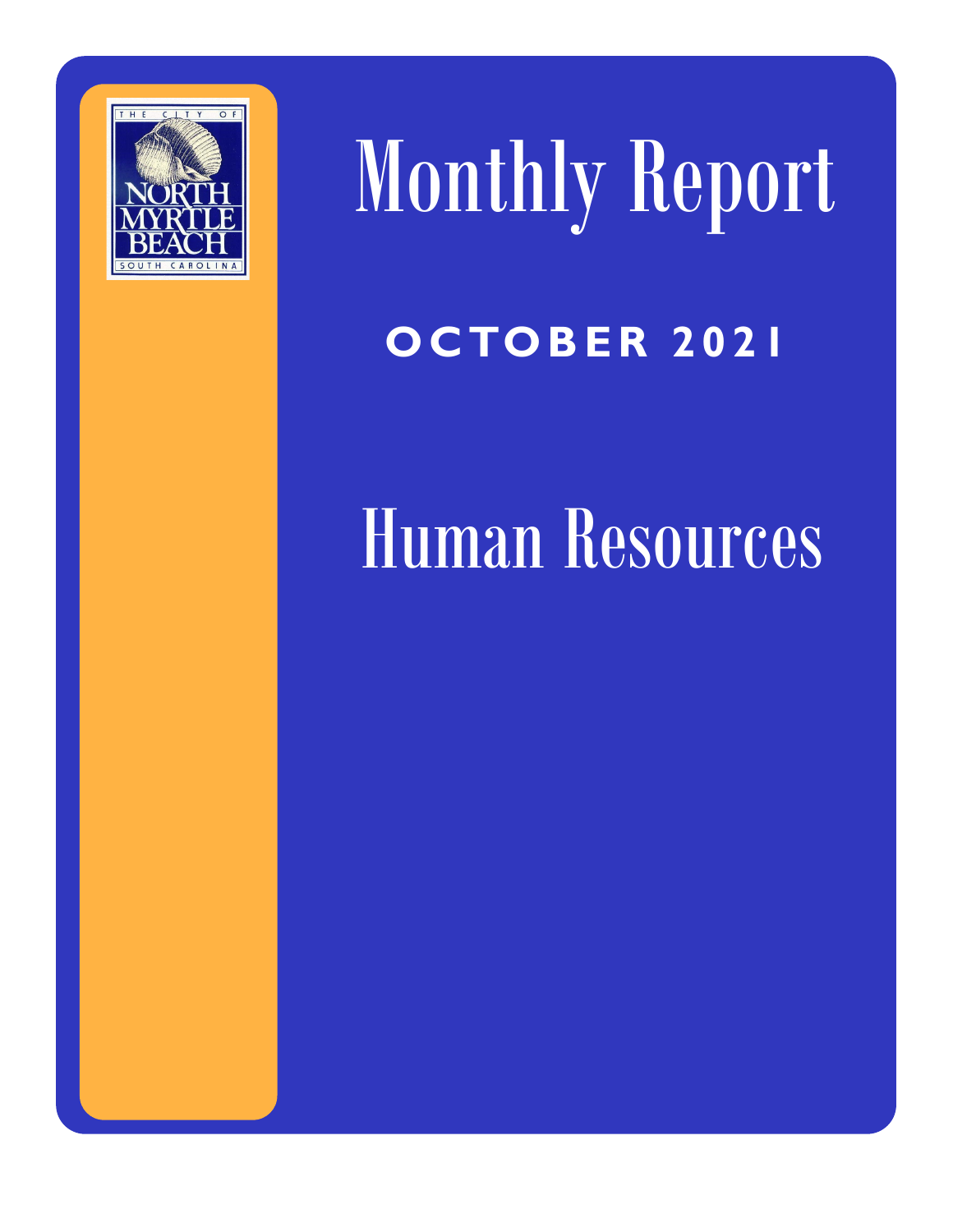## **HUMAN RESOURCES REPORT – OCTOBER 2021**

Human Resources employees were busy assisting departments and processing new and separating employees, employee performance appraisals, pay adjustments and 487 applications/resumes were processed. We continued to assist departments on human resources matters including job postings, announcements, job descriptions, evaluations and change of status forms. We assisted employees with health/life insurance, retirement issues and other personnel-related matters.

New employees received orientation sessions throughout the month. Part-time orientations were completed online in order to minimize traffic inside the building. Full-time employees attended in person orientations to receive information about the City and were enrolled in the City's Health and Wellness Program and other benefits.

Human Resources customized and implemented a new onboarding program for Part-Time and seasonal new hires. This software allows the hiring managers to see the applicant's progress as they go through the onboarding steps. This software is also currently being customized to implement Full-Time new hire onboarding in the near future.

Human Resources hosted the annual Employee & Retiree Appreciation Luncheon on October 14th. The lunch was served in to-go containers to allow employees to remain socially distanced.

The Human Resources Department hosted a Mammogram event with Conway Medical Center. CMC's Mobile Mammogram Unit was in front of the Aquatic & Fitness Center on Thursday, October 28th to complete 3D mammograms. The Mobile Mammogram Unit performed 18 mammograms throughout the day.

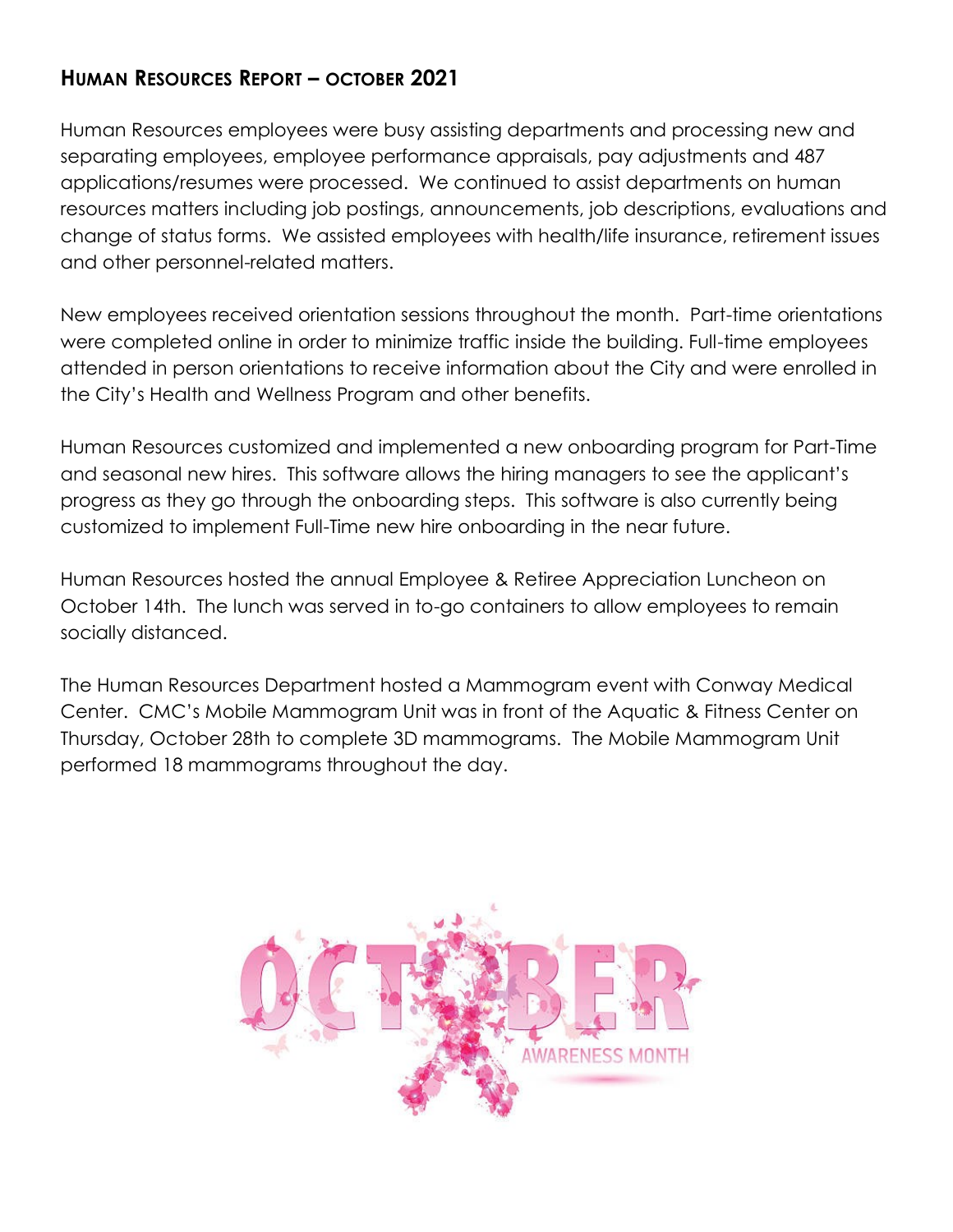



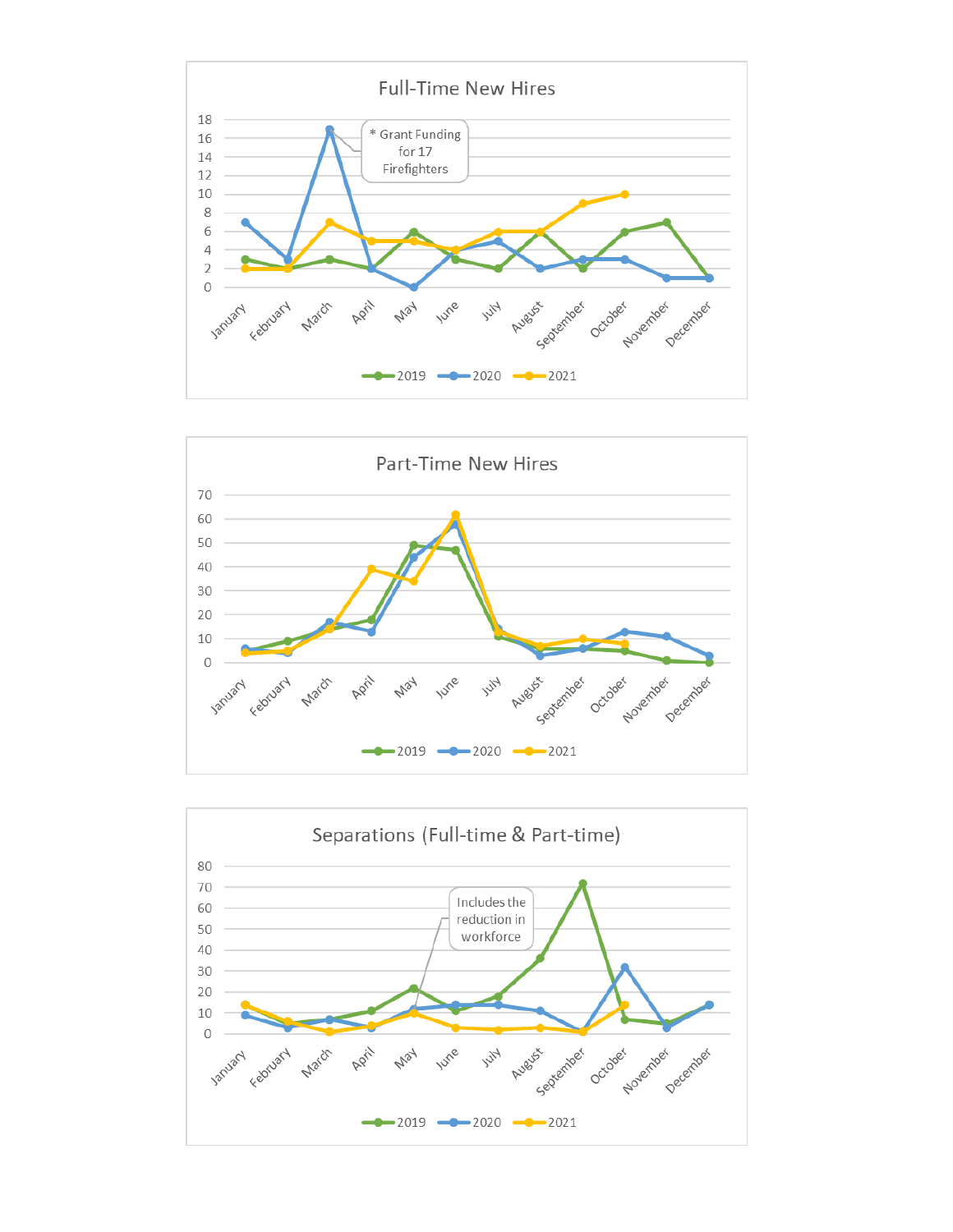